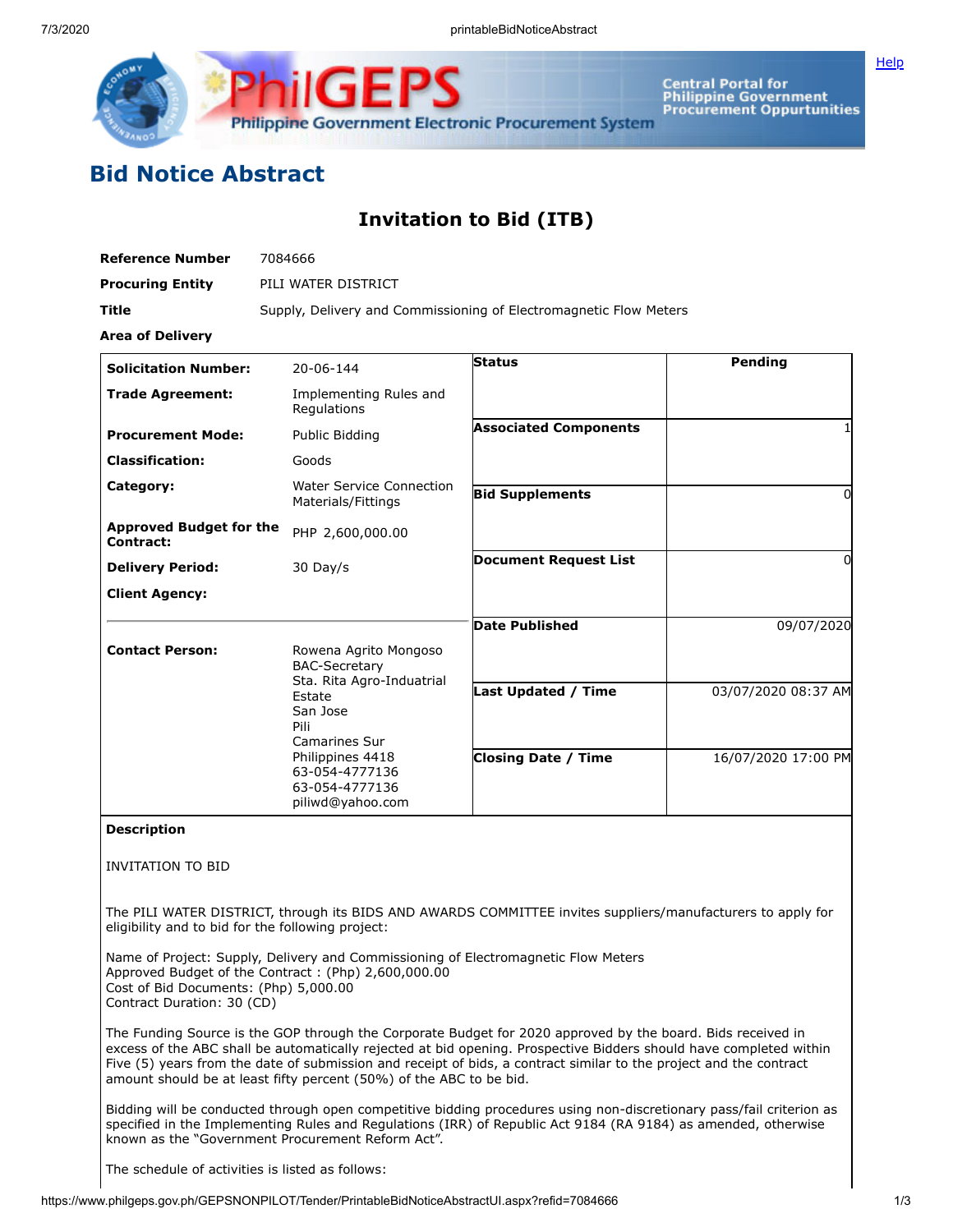SCHEDULE OF ACTIVITIES Issuance and Availability of Bidding Documents: July 9, 2020 – July 28, 2020 (8:00 AM-5:00 PM, Monday-Friday) Pre-bid Conference: July 15, 2020 (3:00 PM) Opening of Bids: July 28, 2020 (2:00 PM)

Bidding Documents may be acquired by interested Bidders from Pili Water District office upon payment of a nonrefundable amount stated above and can be viewed and downloaded at www.piliwaterdistrict.gov.ph

Bidding is restricted to eligible bidders as described in ITB 5.1.

Bids must be delivered on or before the above stated scheduled dates at Pili Water District office. All bids must be accompanied by a bid security in any of the acceptable forms and in the amount stated in ITB Clause 18.1.

The PILI WATER DISTRICT reserves the right to accept or reject any bid, to annul the bidding process, and to reject all bids at any time prior to contract award, without thereby incurring any liability to the affected bidder or bidders.

For further information, please contact:

(Sgd.) ROWENA A. MONGOSO BAC Secretary CP no.09190664598

SCHEDULE OF REQUIREMENTS

Supply, Delivery and Commissioning of Electromagnetic Flow Meters

1 250mm (10 inches) 2 pc 2 200mm (8 inches) 1 pc 3 150mm (6 inches) 4 pc 4 50mm (2 inches) 2 pc Specifications Battery operated Accuracy +/-0.50% approx. margin of error Use For Revenue or bulk metering Protection Corrosion Resistant Coating and IP67 rating Power Supply 2D Cell Battery operational for 3 years or longer Display Compact (Totalizer, Flowrate) Mount Flange Type complete with mount nuts and gasket Comm. Bus Modbus With waterproof dielectric gel Compatible with onsite after market or propriety verificator/calibrator 5 150mm (6 inches) 4 pc Specifications; AC powered Accuracy +/-0.50% margin of error or better Use For Revenue or bulk metering Protection Corrosion Resistant Coating and IP67 rating Power Supply 115-230V AC Display Remote (Totalizer, Flowrate) Mount Flange Type complete with mount nuts and gaskets Comm. bus Modbus With waterproof dielectric gel After market or third party arming available Verificator / calibrator

## **Pre-bid Conference**

**Date Time Venue**

15/07/2020 3:00:00 PM Pili Water District Multi Purpose Hall Sta. Rita Agro Industrial Estate San Jose, Pili, Camarines Sur